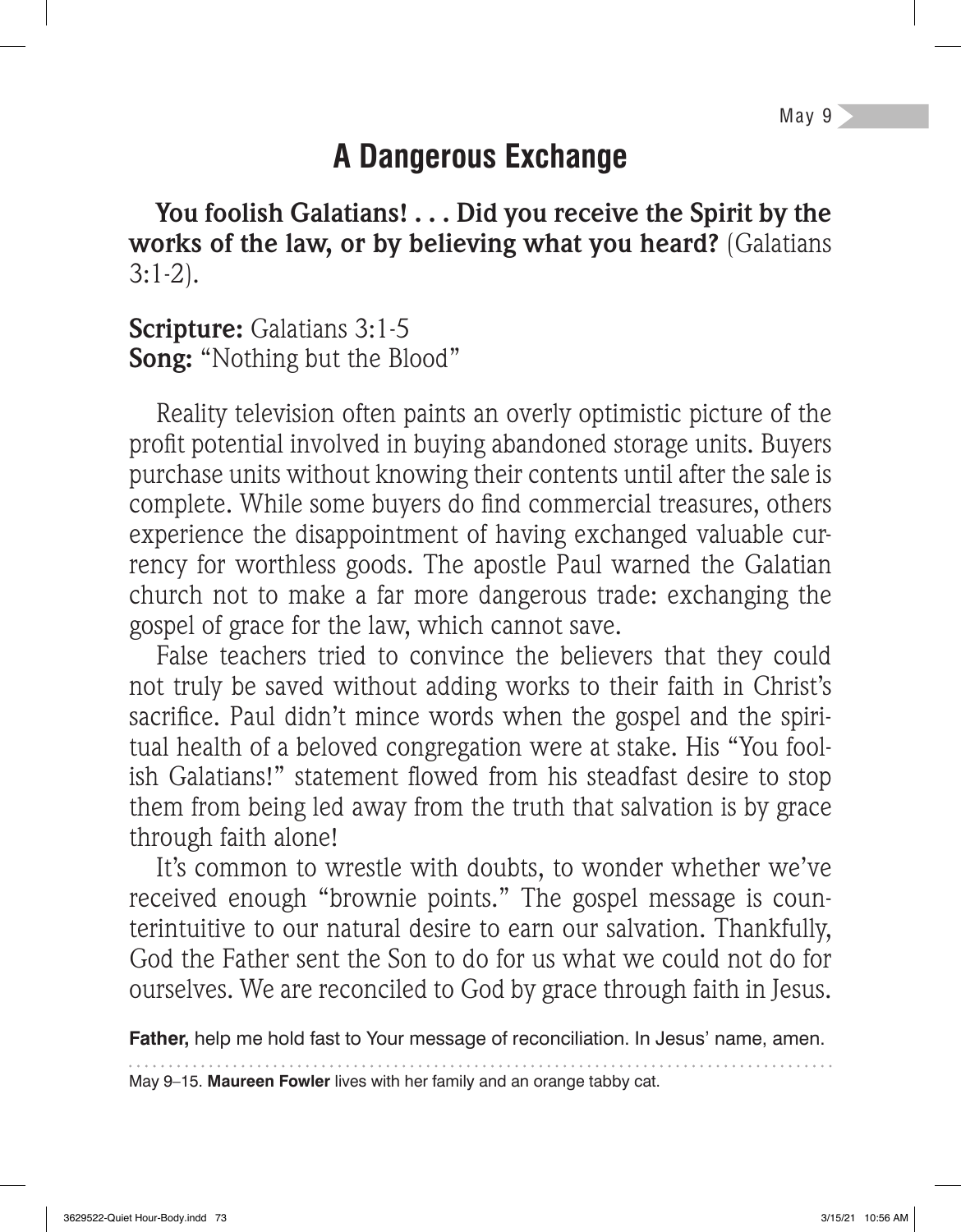#### May 10

# **Family Resemblance**

**Understand, then, that those who have faith are children of Abraham** (Galatians 3:7).

**Scripture:** Galatians 3:6-17 **Song:** "Sometimes by Step"

After I gave birth to my youngest child, comments about her resemblance to me or to my husband made me chuckle. My friends and relatives declared that she looked just like me. My husband's family and friends, however, noted my child's uncanny resemblance to her father. But family resemblances don't always involve genetics.

Today's passage reminds us that true children of Abraham resemble him by following after his faith. In the early church, some were trying to convince the faithful that to be considered "children of Abraham," they needed to believe in Christ *and* practice ceremonial rituals associated with Jewish law. The apostle Paul was alarmed at this and wrote to set the record straight. At one time Paul himself had believed that peace with God was rooted in the strict practice of religious law and one's status as a literal descendant of Abraham. However, once he experienced a genuine conversion to Christianity, he understood that salvation does not come by the law, but by grace through faith.

Abraham, the man known as a spiritual father figure to those who believe, was far from perfect. However, he put his faith in the God who is worthy of trust—and he was saved. Those who trust in Christ alone for their salvation are the true children of Abraham. Are you trusting God as Abraham did?

**Father,** thank You for the example of Abraham's faith. Help me to trust my present and future to You, the God who saves. In Jesus' name, amen.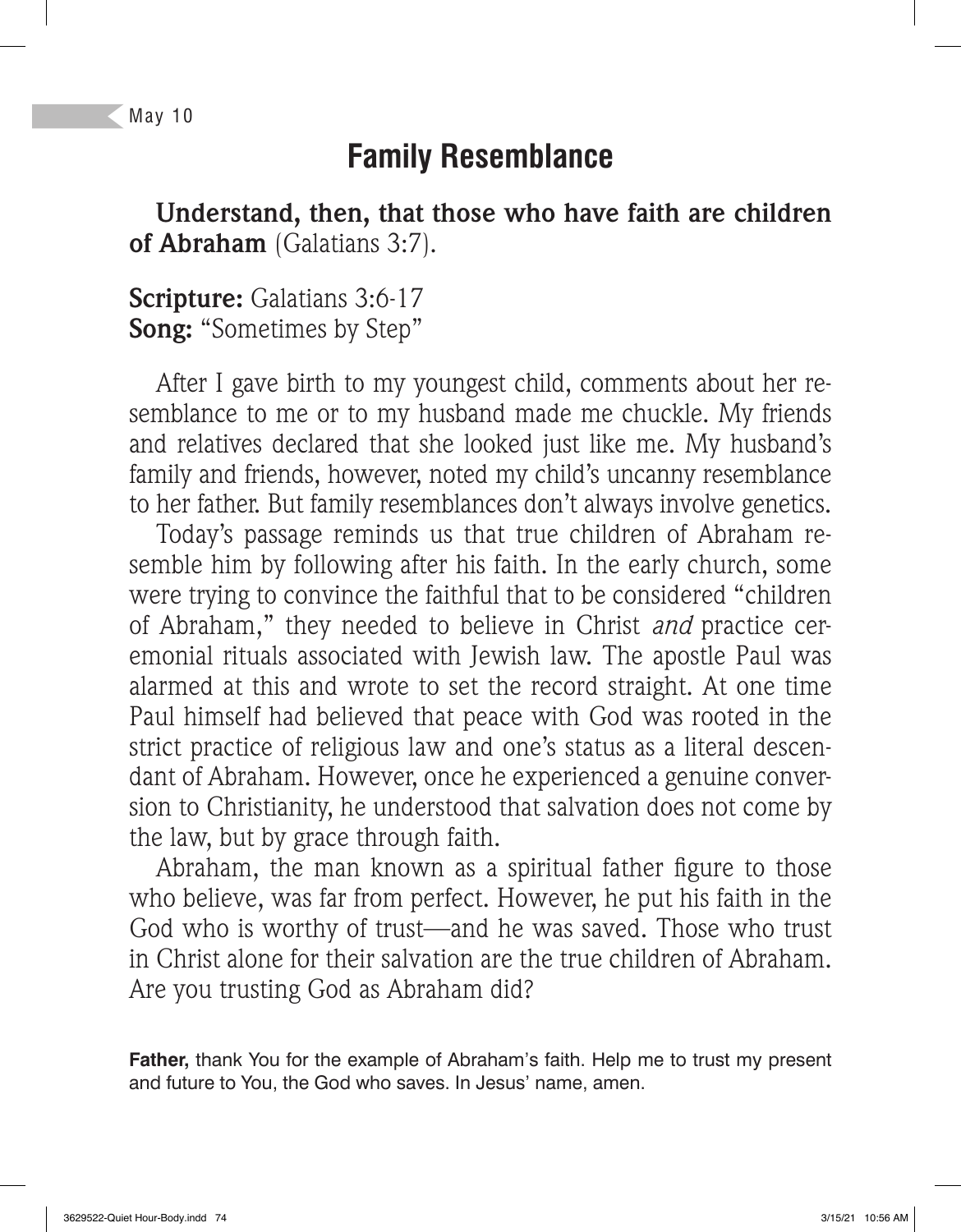## **Blessing and Power**

**Grace and peace be yours in abundance through the knowledge of God and of Jesus our Lord. His divine power has given us everything we need for a godly life through our knowledge of him who called us by his own glory and goodness** (2 Peter 1:2-3).

**Scripture:** 2 Peter 1:2-4 **Song:** "More Love, More Power"

Emily needed to buy a small canvas, brushes, and some oil paints. While clearing out a corner of the garage, however, she found a stash of art supplies she'd completely forgotten about! Everything she needed was there. In our Christian walk, we may experience something similar. We may forget that God has already given us all that we need to survive and thrive in a fallen world.

The apostle Peter wanted believers to experience abundant grace and peace "through the knowledge of God and of Jesus our Lord." He also told them that they already had all the divine help they needed to live a godly life. God is not stingy about revealing himself to His people. Believers gain knowledge of God through studying His inspired Word, spending time enjoying creation, and engaging in the privilege of prayer.

The more a Christian knows about God, the more he or she sees and remembers that God's grace and power are sufficient for daily life. The early church needed God's grace, peace, and power—and so do we! What circumstance are you facing for which you can seek and receive the grace, strength, and peace from God that you need today?

**Father,** thank You for providing everything I need for life and godliness. In Jesus' name, amen.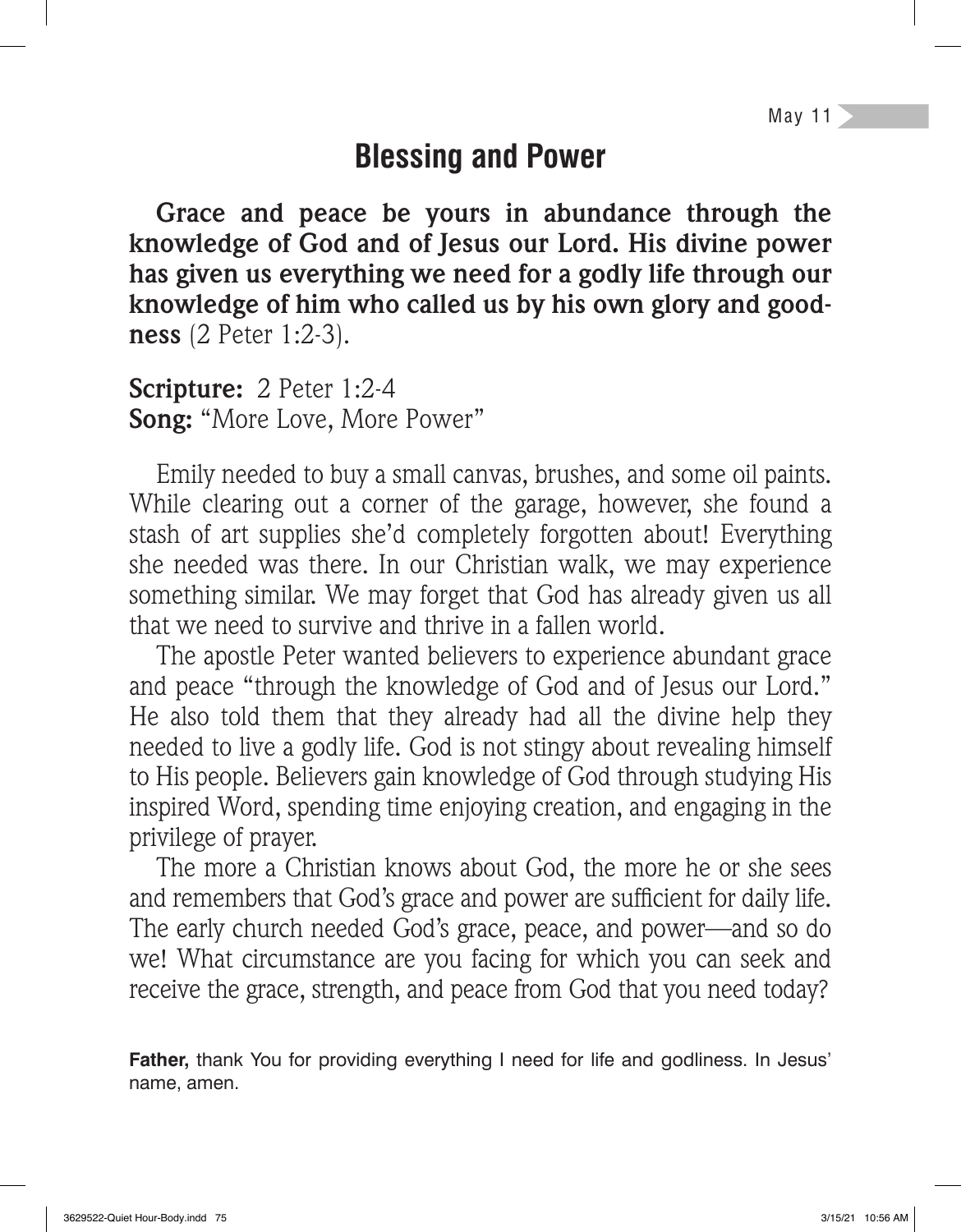## **The God Who Pursues**

**"I will betroth you to me forever; I will betroth you in righteousness and justice, in love and compassion. I will betroth you in faithfulness, and you will acknowledge the Lord"** (Hosea 2:19-20).

**Scripture:** Hosea 2:16-23 **Song:** "Reckless Love"

Most people would not consciously pursue a serious relationship with someone whose background included serial unfaithfulness. Yet God did precisely that with the nation of Israel. Israel had witnessed God's deliverance and power but fell into idolatry over and over. The people would suffer for it and cry out to God before repeating the cycle again. God, however, never stopped loving Israel. The story of God's relentless pursuit of His beloved reminds us that God knows all our flaws and loves us anyway.

The book of Hosea uses the language of betrothal and marriage in discussing God's relationship to His people. The Lord said there would come a day when He would be called Israel's husband. God reached out to Israel despite the people's unfaithfulness and promised to do for them what they could not do for themselves: bring them into the peace and safety and provision of a covenant relationship with himself. Does this sound familiar?

All men and women are lost apart from God's saving grace. God is omniscient and knows exactly how bad we are and how faithless we can be. He reaches out to us anyway. The same God who pursued Israel sent Jesus to sacrifice himself for us. He is faithful.

**Father,** I am amazed that You chose me before the foundation of the world. Help me walk with You faithfully. In Jesus' name, amen.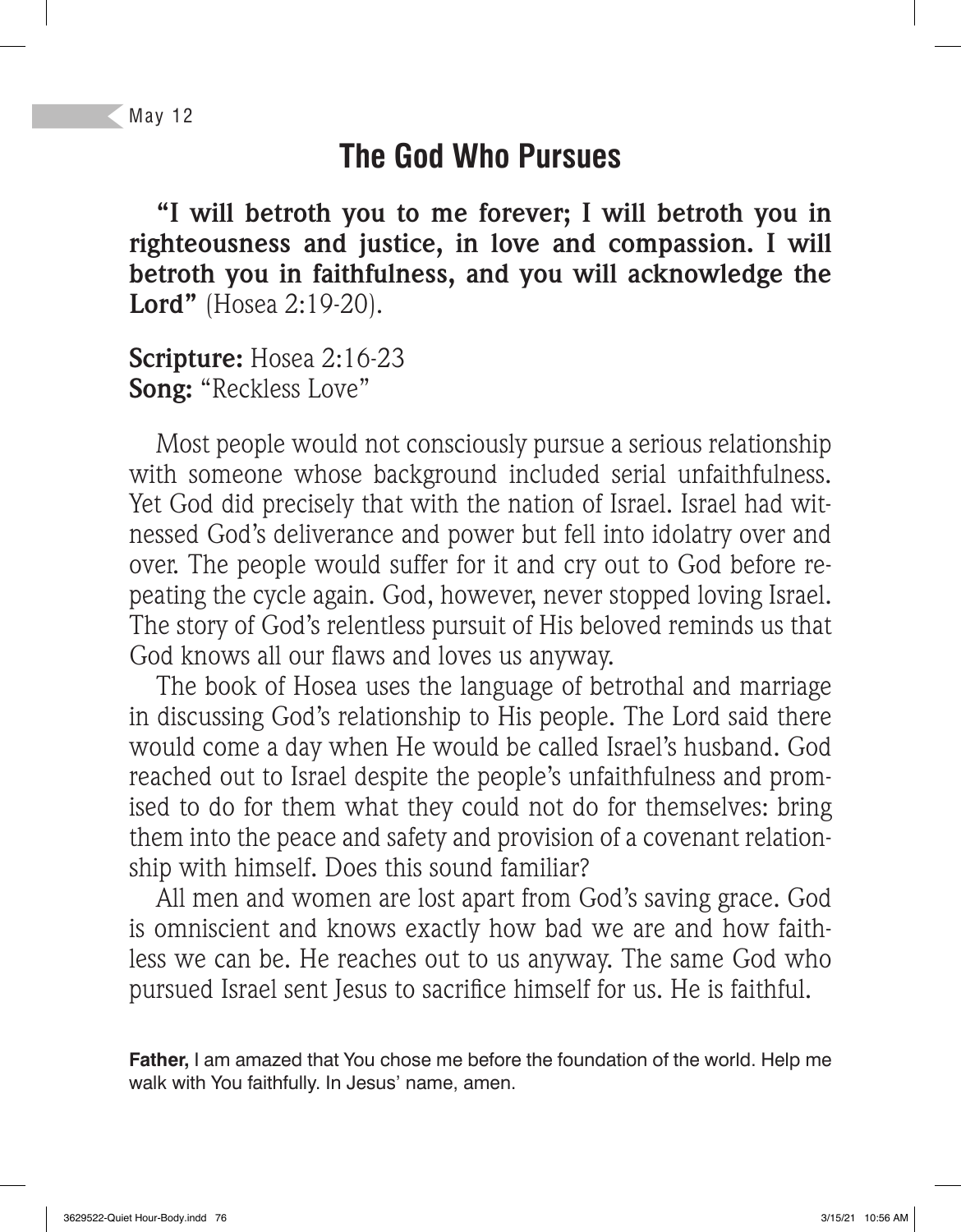## **Firm Foundations**

**"As for everyone who comes to me and hears my words and puts them into practice, I will show you what they are like. They are like a man building a house, who dug down deep and laid the foundation on rock"** (Luke 6:47-48).

**Scripture:** Luke 6:45-49 **Song:** "How Firm a Foundation"

Throughout His Word, God reveals many names and titles that describe who He is and what He is like. These names are remarkable and powerful, reassuring and comforting. They disclose His character, attributes, and heart. And for us as God's children, these names serve as a steadying defense against the waves of bewilderment that can accompany our unexpected trials. One of our Lord's names is Rock (Psalm 18:31).

Today's passage reminds us that unshakable faith is built on a foundation of faithfully trusting and following Christ, our solid rock. Jesus didn't say *if* but *when* the torrent struck, and it came against *both* houses. However, only the house with its foundation dug deep and built on the rock survived the storm.

No one escapes the inevitable difficulties of living in a fallen world. Trials and hardship will come, even to those who are following Christ faithfully. Building our faith and lives on Christ and His Word gives us strength for living—strength that won't fail no matter what torrents may come against our "house."

**Father,** I want to both hear and obey Your Word, especially when I'm tempted to take an easier path. Help me recognize and repair any cracks in the foundation of my faith. In Jesus name, amen.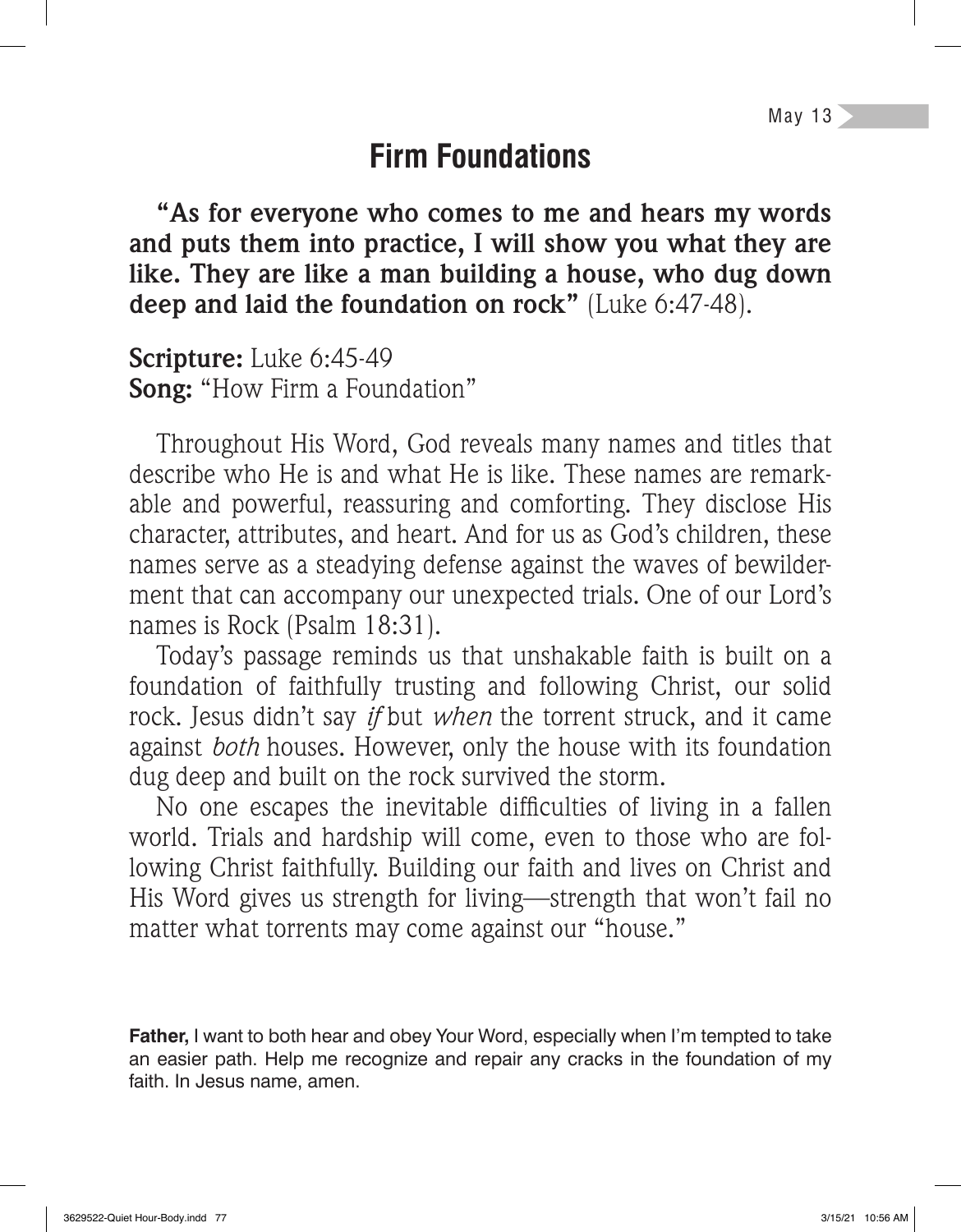# **What's in a Name?**

**"No longer will you be called Abram; your name will be Abraham, for I have made you a father of many nations. I will make you very fruitful; I will make nations of you, and kings will come from you"** (Genesis 17:5-6).

**Scripture:** Genesis 17:1-8 **Song:** "There's Just Something About That Name"

Juliet, one of Shakespeare's most famous characters, once asked, "What's in a name?" The answer is that it depends on the origin of the name. God appeared to Abram and changed his name to Abraham when the patriarch was 99 years old. Although this must have seemed strange to Abraham, he trusted the God who had proven himself trustworthy.

The meaning of person's name carried a great deal of cultural significance in the time of the patriarchs. It must have been awkward for the childless Abram to introduce himself for so many years according to his name's meaning: "exalted father." Then when Abraham was father to just one son, Ishmael, he bore his new name that meant "father of a multitude."

This name change ultimately reflected Abraham's future reality, both literally and symbolically. Abraham did have countless physical descendants and also is a spiritual father to multitudes of believers who identify with his faith. God's actions in Abraham's life were purposeful, just as they are in our lives. While we don't know all the details of God's plans for us, we can rely on His faithful character.

**Father,** I don't understand why You have allowed certain circumstances in my life, but I know that I can trust Your purpose in them. Help me remember Your faithfulness. In Jesus' name, amen.